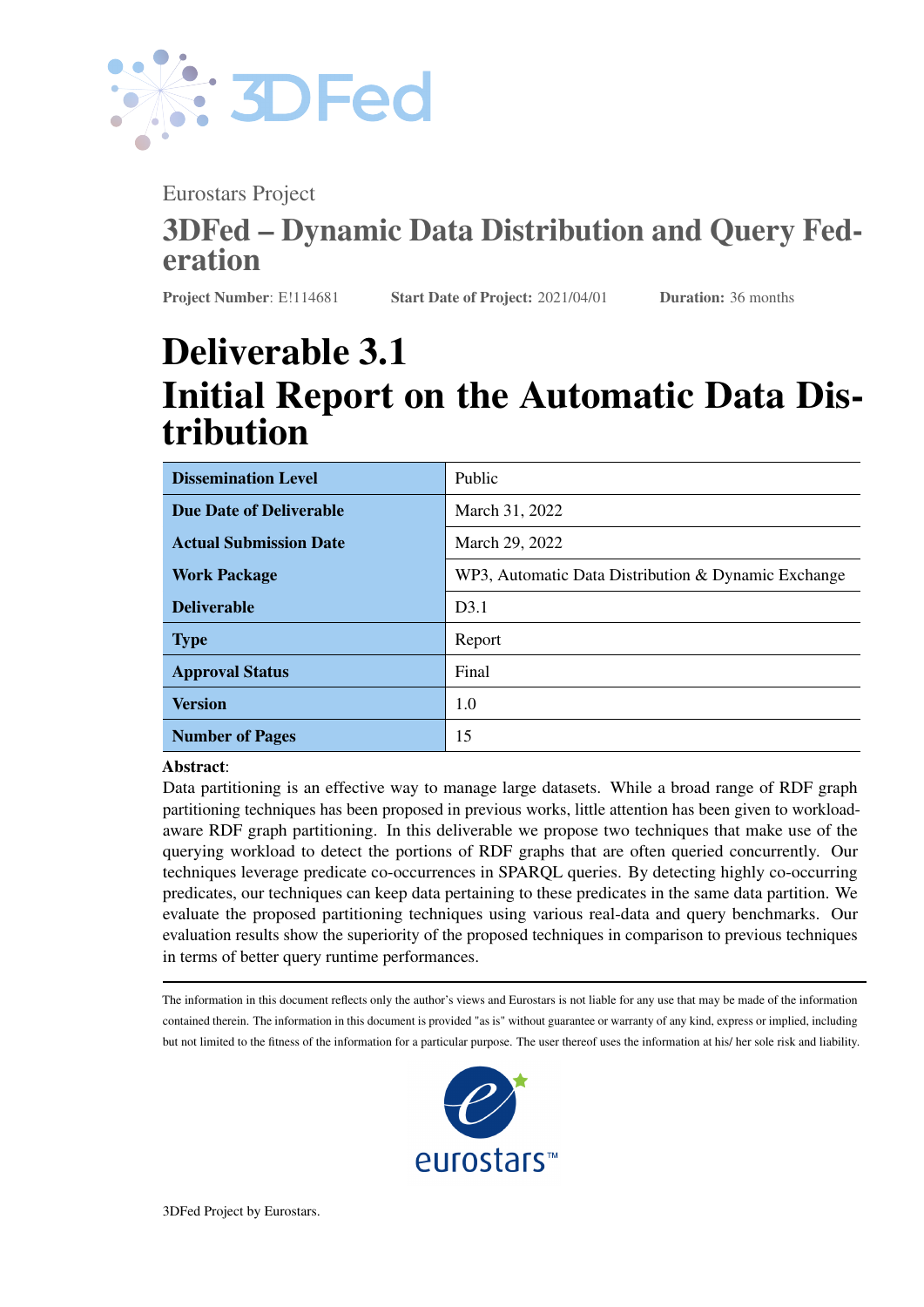

# History

| <b>Version</b> | <b>Date</b> | <b>Reason</b>                              | <b>Revised by</b> |
|----------------|-------------|--------------------------------------------|-------------------|
| 0.1            | 12/09/2021  | Initial Template & Deliverable Structure   | Muhammad Saleem   |
| 0.2            | 25/02/2022  | <b>Automatic Data Distribution Results</b> | Akhter et al.     |
| 0.3            | 23/03/2022  | Issued for review                          | Mohammad Sajjadi  |
| 0.4            | 28/03/2022  | Review                                     | Milos Jovanovik   |
| 1.0            | 29/03/2022  | Finalizing                                 | Mohammad Sajjadi  |

. . . . . . . . . . . . . . . . . . . . . . . . . . . . . . . . . . . . . . . . . . . . . . . . . . . . . . . . . . . . . . . . . . . . . . . . . . . . . . . . . . . . . . . . . . . . . . . . . . . .

# Author List

| <b>Organization</b>      | <b>Name</b>               | <b>Contact Information</b>        |
|--------------------------|---------------------------|-----------------------------------|
| University of Paderborn  | Adnan Akhter              | akhter@informatik.uni-leipzig.de  |
| University of Paderborn  | <b>Muhammad Saleem</b>    | saleem@informatik.uni-leipzig.de  |
| University of Paderborn  | Alexander Bigerl          | alexander.bigerl@uni-paderborn.de |
| University of Paderborn  | Axel-Cyrille Ngonga Ngomo | axel.ngonga@upb.de                |
| elevait GmbH & Co. KG    | Mohammad Sajjadi          | mohammad.sajjadi@elevait.de       |
| <b>OpenLink Software</b> | Milos Jovanovik           | mjovanovik@openlinksw.com         |
| <b>OpenLink Software</b> | Mirko Spasić              | mspasic@openlinksw.com            |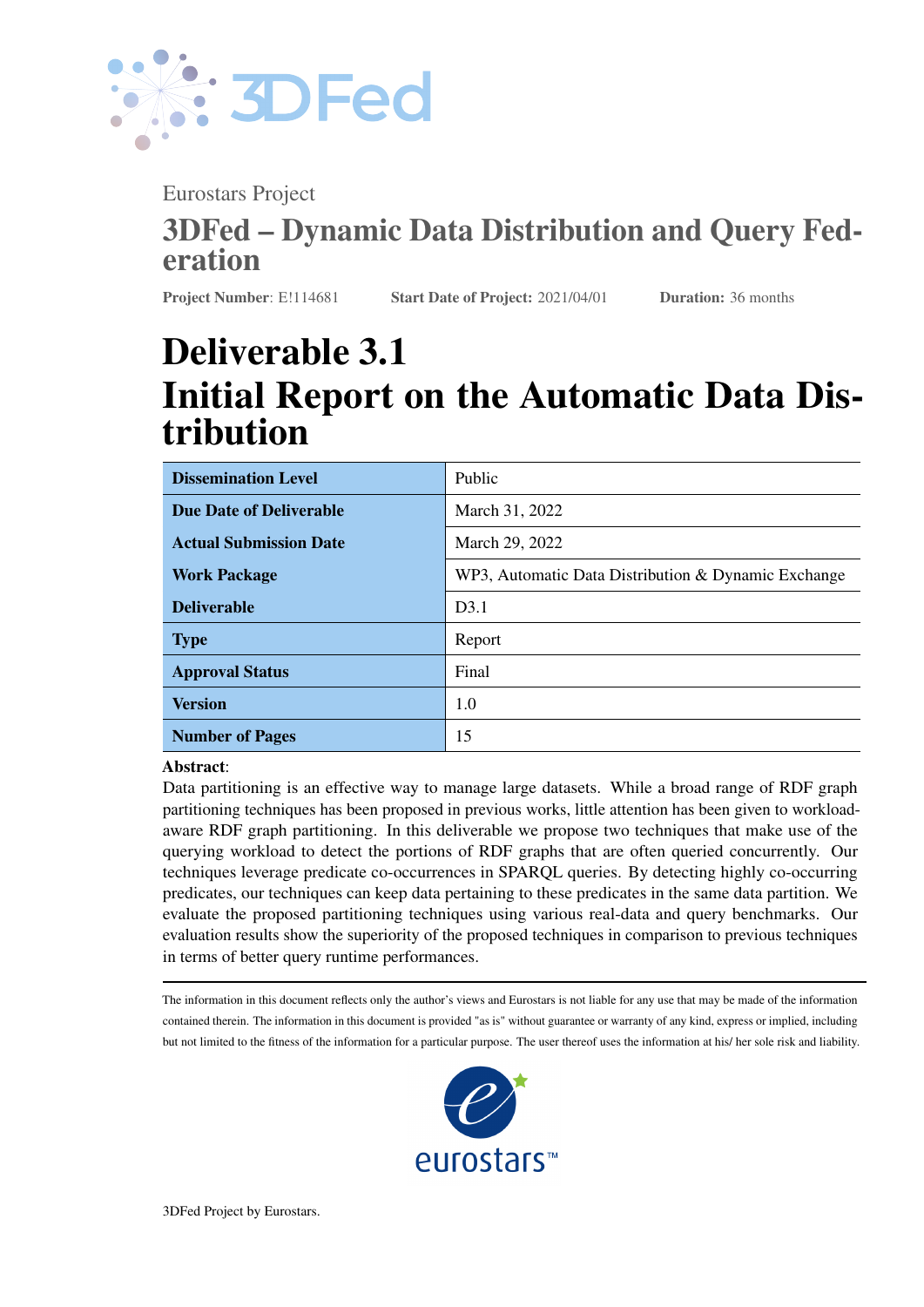

# **Contents**

| $\mathbf 1$  | <b>Introduction</b>                                       | 3  |  |  |  |
|--------------|-----------------------------------------------------------|----|--|--|--|
| $\mathbf{2}$ | <b>State-of-the-art RDF Graph Partitioning Techniques</b> |    |  |  |  |
| 3            | <b>Proposed Techniques</b>                                | 6  |  |  |  |
|              | 3.1                                                       | 6  |  |  |  |
|              | 3.2                                                       | 6  |  |  |  |
|              | 3.3                                                       | 8  |  |  |  |
| 4            | <b>Evaluation</b>                                         | 9  |  |  |  |
|              | 4.1                                                       | 9  |  |  |  |
|              | 4.2                                                       | 11 |  |  |  |
| 5            | <b>Conclusion and Future Work</b>                         | 13 |  |  |  |
|              | <b>References</b>                                         | 14 |  |  |  |

. . . . . . . . . . . . . . . . . . . . . . . . . . . . . . . . . . . . . . . . . . . . . . . . . . . . . . . . . . . . . . . . . . . . . . . . . . . . . . . . . . . . . . . . . . . . . . . . . . . .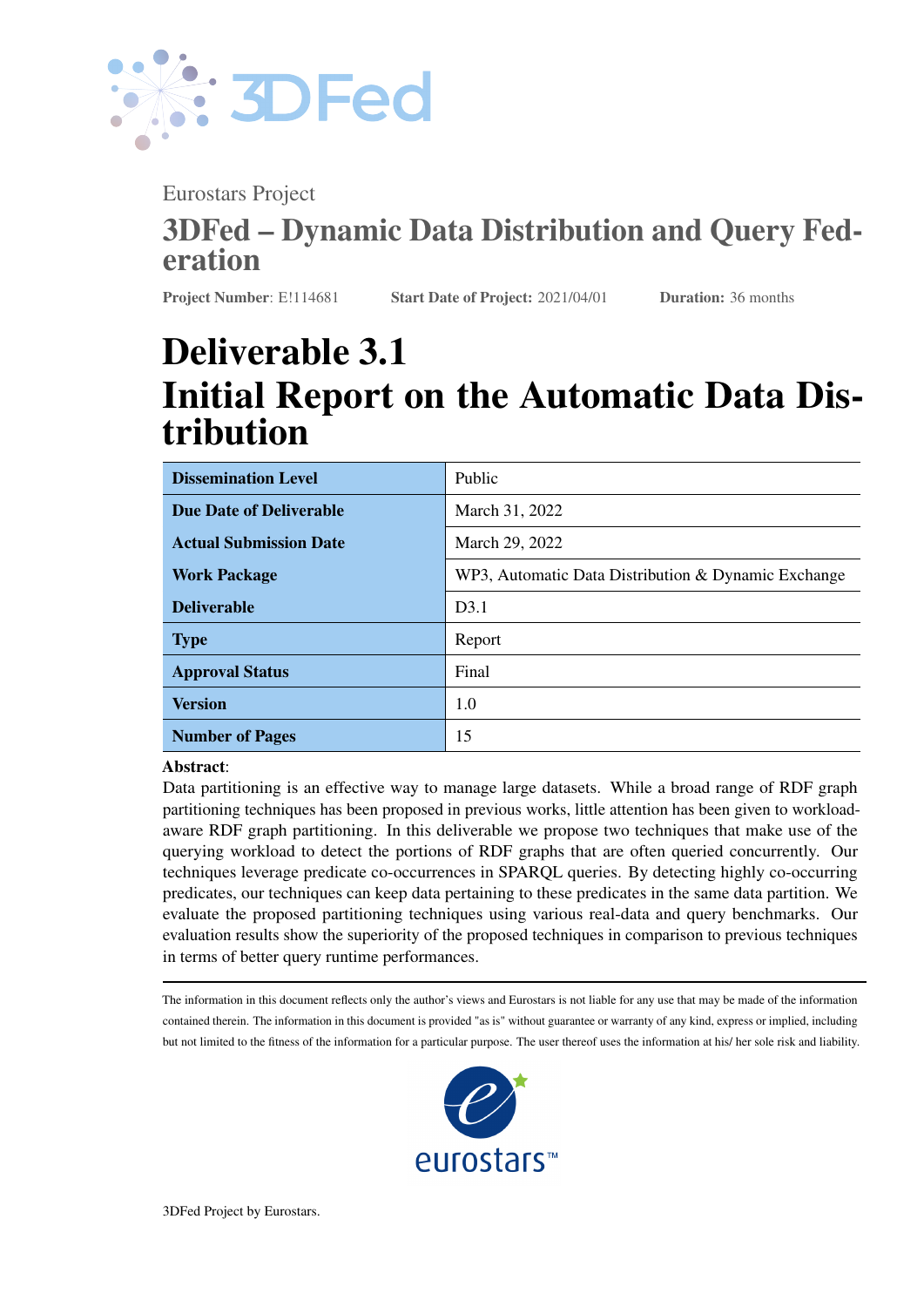D3.1 - v. 1.0

. . . . . . . . . . . . . . . . . . . . . . . . . . . . . . . . . . . . . . . . . . . . . . . . . . . . . . . . . . . . . . . . . . . . . . . . . . . . . . . . . . . . . . . . . . . . . . . . . . . .



## <span id="page-3-0"></span>1 Introduction

Partitioning large amounts of data among multiple data nodes helps improve the scalability, availability, ease of maintenance, and overall query processing performance of storage systems. Current distributed triple stores employ various RDF graph partitioning techniques [\[19\]](#page-15-1). A recent performance evaluation of various RDF graph partitioning techniques shows that there is no clear winner in terms of overall query runtime performance improvement in different partitioning environments [\[2\]](#page-14-0). This is because the evaluated RDF partitioning techniques are mostly generic and can be applied on any data graphs and hence the specific properties of RDF graphs are not taken into account. Akhter et al. [\[2\]](#page-14-0) suggest that data (i.e., a portion of a large dataset) that is queried (i.e., accessed) together in user queries, should be kept in their same partitions. The partitioning technique that take data locality into account minimize the inter-communication between partitions, thus potentially leading to better query runtimes.

The majority of the state-of-the-art RDF graph partitioning techniques only consider the underlying RDF data [\[19\]](#page-15-1). Consequently, they fail to leverage the querying history, i.e., they do not make use of information pertaining to the likelihood of particular portions of the data being queried concurrently to answer user queries. Only a few approaches address workload-based RDF partitioning, in particular [\[6,](#page-15-2) [13\]](#page-15-3). Both approaches leverage the *joins* between triple patterns in the querying workload. On the other hand, we propose a novel workloadbased RDF partitioning technique that leverages the *predicates co-occurrences* in the querying workload. The idea is that all RDF triples with predicates that are most commonly queried together should be stored in the same partition. Ideally, this should lead to one partition being consulted by the distributed RDF engine to execute SPARQL triple patterns with the most commonly co-occurred predicates. This would decrease the inter-communication cost between multiple worker nodes of the distributed RDF engines and hence, lead to better query runtime performance. The *predicate-based* partition has inherent advantages, such as its ease of managing index updates as well as dynamic data redistribution and replication [\[19\]](#page-15-1). In addition, the number of distinct predicates in the RDF datasets is usually much smaller than the number of subjects or objects, thus it is faster to group them in clusters and create the required partitions.

We propose two RDF graph partitioning techniques: 1. predicates co-occurrence-based partitioning using a greedy algorithm (PCG), and 2. predicates co-occurrence-based partitioning using extended markov clustering (PCM). Both of these techniques make use of clustering algorithms to first cluster all the predicates used in the input querying workload. The partitions are then created according to the clusters such that all triples pertaining to predicates in a given cluster are distributed into the same partition. Our overall contributions are as follows: (1) We propose two novel RDF graph partitioning techniques by using different clustering techniques that make use of the predicates co-occurrences in the querying workload. (2) We evaluate our proposed techniques by using different performance measures by using real-data benchmarks. We show the superiority of proposed techniques in comparison to the state-of-the-art RDF graph partitioning techniques. The source codes, datasets, and instructions for reproducing the complete results are publicly available on  $G$ itHub<sup>[1](#page-3-2)</sup>.

### <span id="page-3-1"></span>2 State-of-the-art RDF Graph Partitioning Techniques

State-of-the-art RDF graph partitioning techniques can be divided into various categories [\[19\]](#page-15-1):

• Hash-Based Partitioning. This type of partitioning is based on applying hash functions on the individual elements of the triples (i.e., subject , predicate, object), followed by the modulo operation: the distribution of triples to required n number of partitions is carried out by using hash( $triple element$ ) mod n. The *subject-hash-based*, *predicate-hash-based*, and *hierarchical-hash-based* partitioning are common

<span id="page-3-2"></span><sup>1</sup> <https://github.com/dice-group/workload-aware-rdf-partitioning>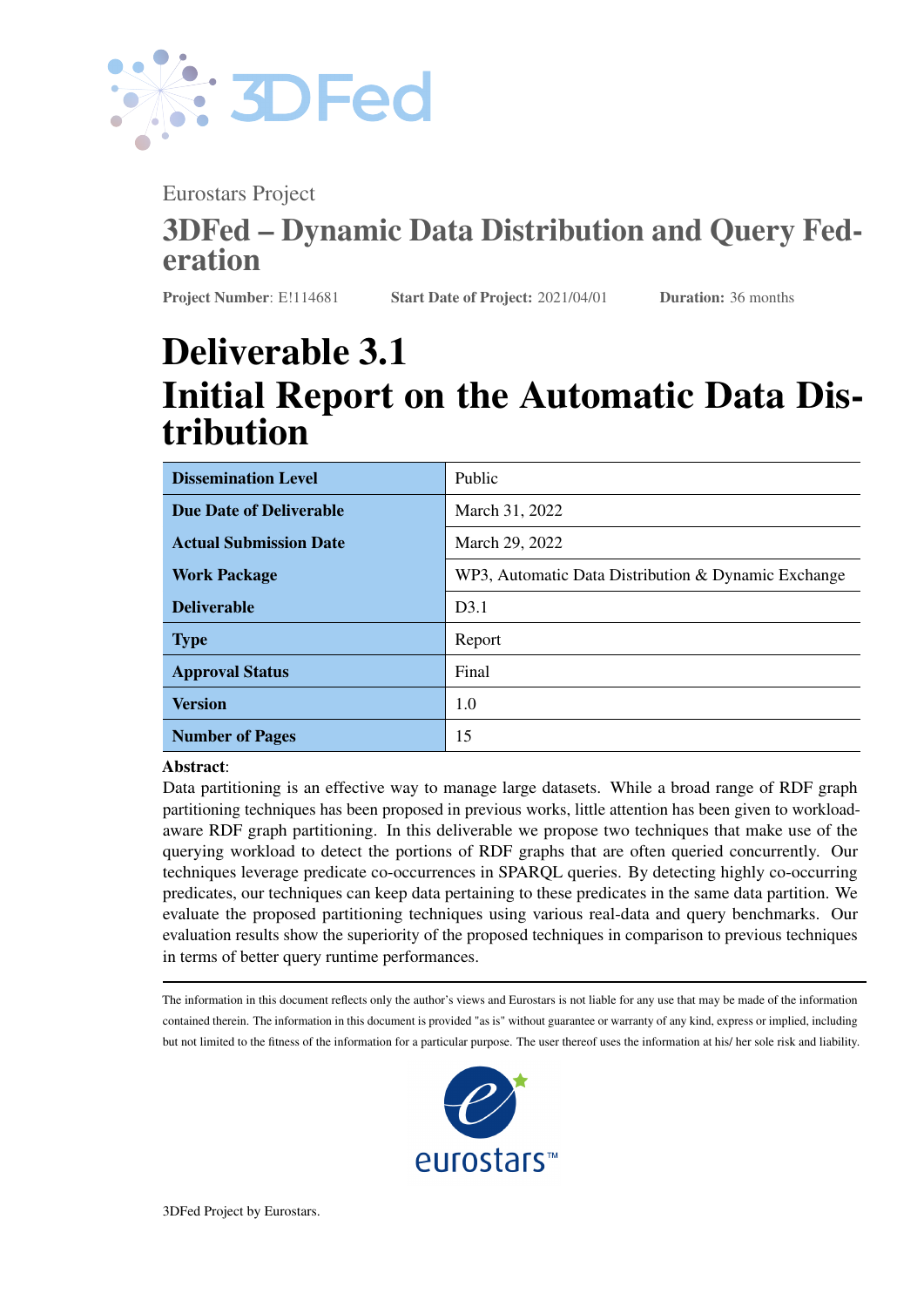

examples of partitioning from this category  $[2, 19, 11]$  $[2, 19, 11]$  $[2, 19, 11]$  $[2, 19, 11]$  $[2, 19, 11]$ . There are many distributed RDF engines<sup>[2](#page-4-0)</sup> that use *hash-based* partitioning, including Virtuoso [\[5\]](#page-15-5) and TriAD [\[8\]](#page-15-6).

. . . . . . . . . . . . . . . . . . . . . . . . . . . . . . . . . . . . . . . . . . . . . . . . . . . . . . . . . . . . . . . . . . . . . . . . . . . . . . . . . . . . . . . . . . . . . . . . . . . .

- Graph-Based Partitioning. This type of partitioning is based on clustering/distributing vertices or edges of the RDF graph. METIS<sup>[3](#page-4-1)</sup> library provides several graph-based partitioning techniques [\[11,](#page-15-4) [10\]](#page-15-7). Graph-based partitioning has been used in many distributed RDF engines [\[19\]](#page-15-1), including Koral [\[11\]](#page-15-4) and H-RDF-3X [\[10\]](#page-15-7).
- Workload-Aware Partitioning. This type of partitioning makes use of the query workload to distribute RDF triples among required partitions. Worq [\[13\]](#page-15-3) and Partout [\[6\]](#page-15-2) are examples of workload-aware RDF graph partitioning [\[6,](#page-15-2) [13\]](#page-15-3).Other examples are [\[3,](#page-14-1) [14,](#page-15-8) [4\]](#page-15-9).
- Range Partitioning. In this type of partitioning, RDF triples are distributed based on certain range values of the partitioning key. For example, it creates a separate partition of all RDF triples with Predicate age and object values between 30 and 40. Range partitioning has been used in Yars2 [\[9\]](#page-15-10) and in [\[20\]](#page-15-11).
- Vertical Partitioning. Rather than distributing RDF triples, vertical partitioning distributes individual elements of triples into different partitions or tables. Therefore, rather than storing the complete triples, it generally stores two out of the three elements of the triples. For example, SPARQLGX [\[7\]](#page-15-12) divides triples by their predicates and only stores the subject and object parts of the triples in  $n$  (equals number of distinct predicates in the RDF) predicate tables. Other examples are [\[12,](#page-15-13) [1,](#page-14-2) [17\]](#page-15-14).

We refer readers to [\[19\]](#page-15-1) for a more exhaustive overview of state-of-the-art RDF graph partitioning techniques used in state-of-the-art distributed RDF engines. An empirical evaluation of the state-of-the-art RDF graph partitioning techniques is presented in [\[2,](#page-14-0) [11\]](#page-15-4), in which seven RDF graph partitioning techniques are evaluated. For better understanding of the proposed and state-of-the-art techniques, we use a motivating example which we will carry out throughout this deliverable.

Motivating Example. Consider the set of RDF triples given in Figure [1a.](#page-5-0) Suppose we want to create three partitions of this graph and represent them in different colors (i.e., red, blue and green). Figure [1b](#page-5-0) shows the resulting partitions created by the different techniques and is explained in the subsequent paragraph.

Let T be the set of all RDF triples in a dataset and  $n$  be the required number of partitions. The Horizontal partitioning technique assigns the first  $\frac{T}{\sqrt{T}}$  triples in partition 1, the next  $\frac{T}{\sqrt{T}}$  triples in partition 2 and so on. Using this technique, our example dataset is split such that triples 1-4 are assigned into the green partition, triples 5-8 into are assigned into the red partition, and triples 9-11 are assigned into the blue partition. The Subject-Based partitioning technique assigns all triples with the same subject into the same partition. Using this technique, our example dataset is split such that triples 3, 10 and 11 are assigned into the red partition, triple 7 is assigned into the blue partition, and the remaining triples are assigned into the green partition. The Predicate-Based partitioning technique assigns all the triples with the same predicate into same partition. Using this technique, our example dataset is split such that triples 1, 7, 8, 9 and 10 are assigned into the red partition, triples 2, 3, 5, and 11 are assigned into the green partition, and remaining triples are assigned into the blue partition. The Hierarchical Partitioning technique assigns all IRIs with a common hierarchy prefix into the same partition. Using this technique, our example dataset is split such that triples 3, 7, 10 and 11 are assigned into the red partition, triples 1, 2, 4 and 8 are assigned into the green partition, and the remaining triples are assigned into the blue partition. The Recursive-Bisection partitioning technique splits the graph in two, and repeatedly applies this strategy until the desired number of partitions are generated. Using this technique, our example dataset is split such that triples 1, 2, 4, 7, and 8 are assigned into the green partition, triples 3, 5, 6, 9 and 10 are assigned into the red partition, and triple 11 is assigned into the blue partition. The TCV-Min partitioning technique

<span id="page-4-0"></span> ${}^{2}$ A complete list is provided in [\[19\]](#page-15-1).

<span id="page-4-1"></span><sup>3</sup>METIS: <http://glaros.dtc.umn.edu/gkhome/metis/metis/overview>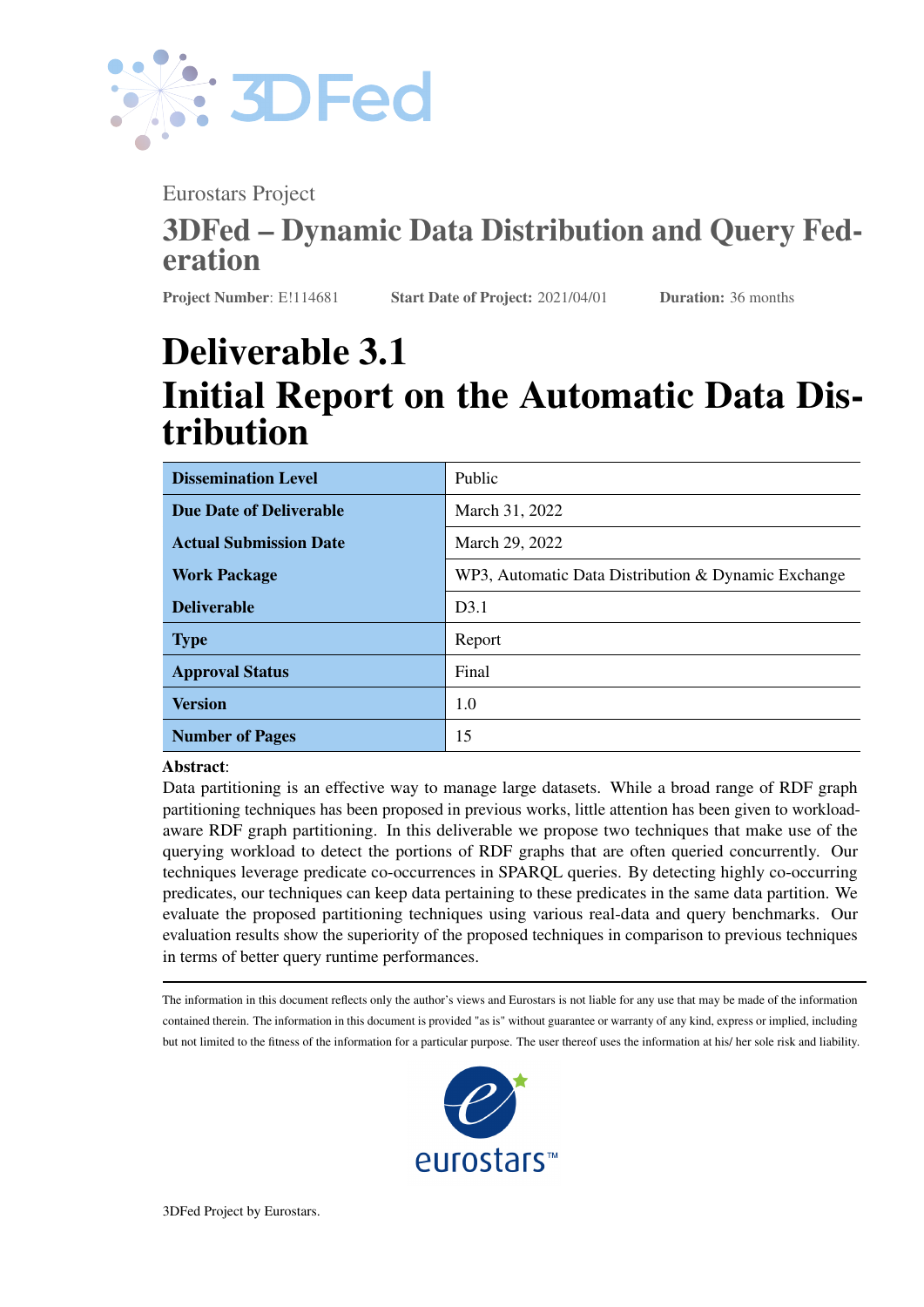<span id="page-5-0"></span>

| @prefix hierarchy1: <http: first="" r=""></http:> . @prefix hierarchy2: <http: r="" second=""></http:> .<br>@prefix hierarchy3: <http: r="" third=""></http:> . @prefix schema: <http: schema=""></http:> . |                                                                                  |                                                                                                            |                                                                 |                                                                                     |                                                                  |                                                                                      |
|-------------------------------------------------------------------------------------------------------------------------------------------------------------------------------------------------------------|----------------------------------------------------------------------------------|------------------------------------------------------------------------------------------------------------|-----------------------------------------------------------------|-------------------------------------------------------------------------------------|------------------------------------------------------------------|--------------------------------------------------------------------------------------|
| #Triple1)<br>hierarchy1:s1<br>#Triple2)<br>hierarchv1:s1<br>#Triple3)<br>hierarchv2:s2<br>#Triple4)<br>hierarchv1:s1<br>#Triple5)<br>hierarchv3:s3<br>#Triple6)<br>hierarchv3:s3                            | schema: p1<br>schema: p2<br>schema: p2<br>schema: p3<br>schema: p2<br>schema: p3 | hierarchy2:s11.<br>hierarchv2:s2.<br>hierarchy2:s4.<br>hierarchv3:s3.<br>hierarchy1:s5.<br>hierarchv2:s13. | #Triple7)<br>#Triple8)<br>#Triple9)<br>#Triple10)<br>#Triple11) | hierarchy2:s13<br>hierarchv1:s1<br>hierarchv3:s9<br>hierarchy2:s4<br>hierarchy2:s11 | schema: p1<br>schema: p4<br>schema:p1<br>schema: p4<br>schema:p2 | hierarchv2:s8<br>hierarchv3:s9<br>hierarchv2:s4<br>hierarchv2:s13<br>hierarchv1:s10. |

812



(b) Graph representation and partitioning. Only node numbers are shown for simplicity.

Figure 1: Partitioning an example RDF into three partitions using different partitioning techniques. Partitions are highlighted in different colors.

makes partitions by minimizing the communication costs of connected nodes. Using this technique, our example dataset is split such that triples 1, 2, 4, 5, 6, 8 and 9 are assigned into the green partition, triples 3, 7 and 10 are assigned into the red partition, and triple 11 is assigned into the blue partition. The Min-Edgecut partitioning technique distributes nodes by minimizing the number of edges connected to them. Using this technique, our example dataset is split such that triples 1, 2, 4, 7 and 8 are assigned into the green partition, triples 3, 5, 6, 9 and 10 are assigned into the red partition, and only triple 11 is assigned into the blue partition. In the next section, we explain our techniques in detail and show how they partition our example dataset by using a querying workload.

<span id="page-5-1"></span>

| <b>SELECT * WHERE</b> | SELECT * WHERE | SELECT * WHERE | SELECT * WHERE | SELECT * WHERE | SELECT * WHERE | SELECT * WHERE | SELECT * WHERE |
|-----------------------|----------------|----------------|----------------|----------------|----------------|----------------|----------------|
|                       |                |                |                |                |                |                |                |
| ?S :P1 ?O1.           | ?S :P1 ?O.     | ?S :P1 ?O1.    | ?S :P1 ?O.     | ?S1 :P1 ?O.    | ?O :P1 ?S.     | ?S1 :P1 ?O.    | ?S :P1 ?O.     |
| $2S : P2$ $2O2$       | ?O:P2 ?O2      | ?S :P3 ?O3     | ?O:P3 ?O3      | ?S3 :P3 ?O     | ?S:P3 ?S3      | ?S2 :P2 ?O.    | ?S :P2 ?O.     |
|                       |                |                |                |                |                |                | ?S :P3 ?O.     |
|                       |                |                |                |                |                |                | ?S:P4 ?O       |
|                       |                |                |                |                |                |                |                |

Table 1: Query examples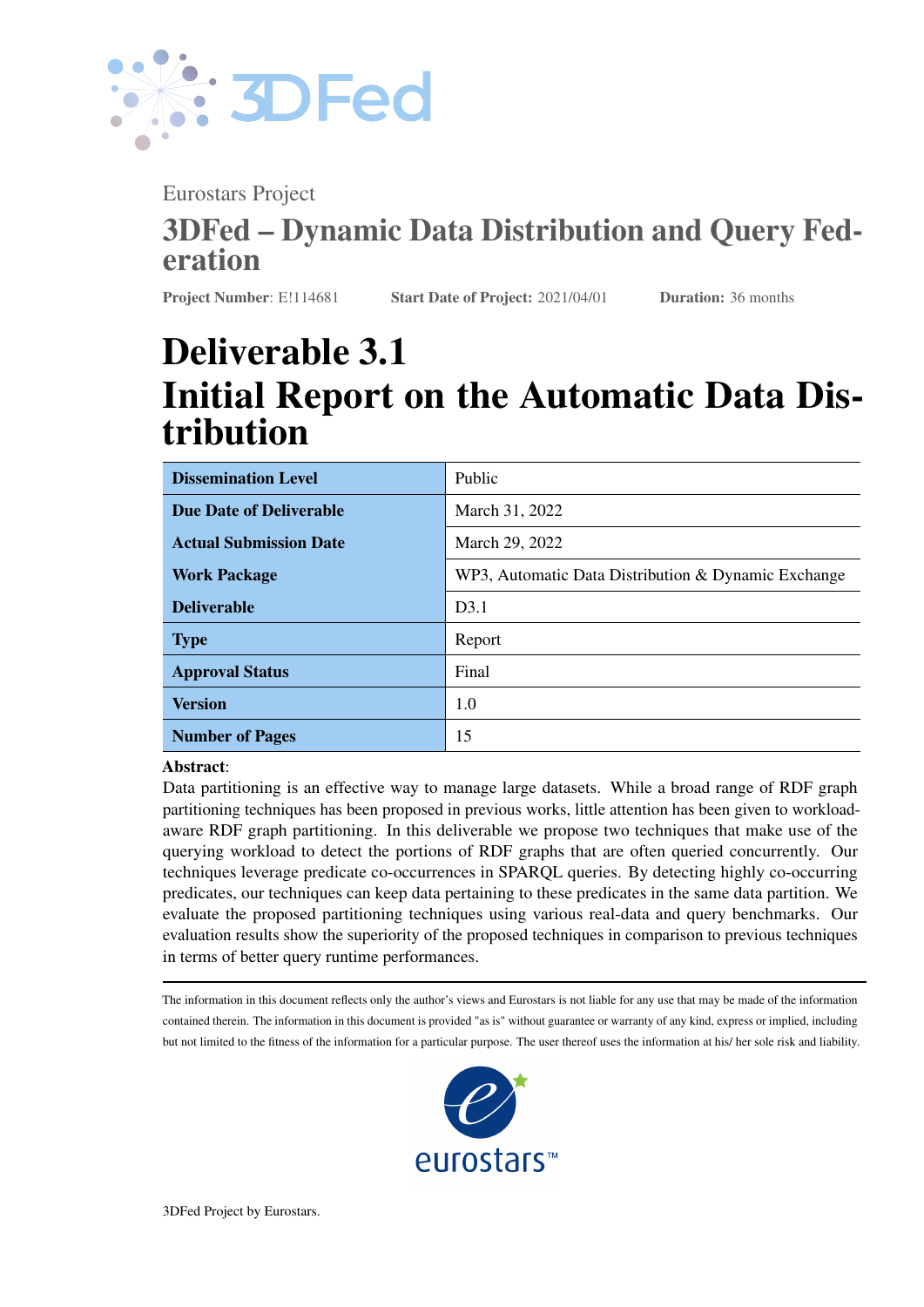<span id="page-6-3"></span>

| P <sub>1</sub> | P <sub>2</sub> | Co-occurrences     |                                                       |
|----------------|----------------|--------------------|-------------------------------------------------------|
| p1             | p2             | 4                  | e1<br>p3<br>p1                                        |
| p1             | p3             | 5                  | 5<br>e3                                               |
| p1             | p4             |                    | e <sub>2</sub><br>e6<br>14<br>1                       |
| p2             | p <sub>3</sub> |                    | e4                                                    |
| p2             | p4             |                    | e <sub>5</sub><br>p <sub>2</sub><br>p4<br>1           |
| p3             | p4             |                    | (b) Weighted graph of the predicate<br>co-occurrences |
| (a)            |                | Predicate<br>$CO-$ |                                                       |
|                | occurrences    |                    |                                                       |

Figure 2: The predicate co-occurrences table and corresponding weighted graph for the example queries given in table [1.](#page-5-1)

### <span id="page-6-0"></span>3 Proposed Techniques

Both of our techniques are comprised of three main steps: (i) extract a list of predicate co-occurrences from a querying workload and model them as a weighted graph (Section [3.1\)](#page-6-1), (ii) use this weighted graph as an input to generate clusters of predicates (Section [3.2\)](#page-6-2), and (iii) allocate the obtained clusters to partitions (Section [3.3\)](#page-8-0). In the following discussion, we suppose we have a workload of eight queries as shown in Table [1.](#page-5-1)

#### <span id="page-6-1"></span>3.1 Graph Modeling

Since both techniques are based on query workload, we assume that we are given a query workload  $Q =$  $f_{q_1}, \ldots, q_n$  of SPARQL queries. Ideally, the query workload Q contains real-world queries posted by the users of the RDF dataset, which can be collected from the query log of the running system. However, real user queries might not be available. In this case the query workload can be either estimated from queries in applications accessing the RDF data or synthetically generated with the help of the domain experts of the given RDF dataset that needs to be partitioned.

For a given work load  $Q = fq_1, \ldots, q_nq$ , we create a predicates co-occurrence list  $L = fe_1, \ldots, e_mq$ where each entry is a tuple  $e = \langle p_1, p_2, c \rangle$ , with  $p_1, p_2$  two different predicates used in the triple patterns of SPARQL queries in the given workload, and  $c$  is the co-occurrence count, i.e. the number of queries in which both  $p_1$  and  $p_2$  are co-occurred. By looking at our query examples given in Table [1,](#page-5-1) the predicates  $p_1$ , and  $p_2$ co-occurred in a total of 4 queries, thus one entry of the L will be  $\langle p_1, p_2, 4 \rangle$ . For the sake of simplicity, the corresponding predicate-to-predicate co-occurrence list for our query examples is shown in [Figure 2a.](#page-6-3) Finally, we model the list L as a weighted graph, such that for a given list entry  $e = \langle p_1, p_2, c \rangle$ , we create two nodes (one each for  $p_1$  and  $p_2$ ) that are connected by a link with weight equalling c. The corresponding weighted graph is shown in Figure [2b.](#page-6-3)

#### <span id="page-6-2"></span>3.2 Graph Clustering

We propose two clustering algorithms to generate clusters of predicates from the weighted predicates graph generated in the previous section.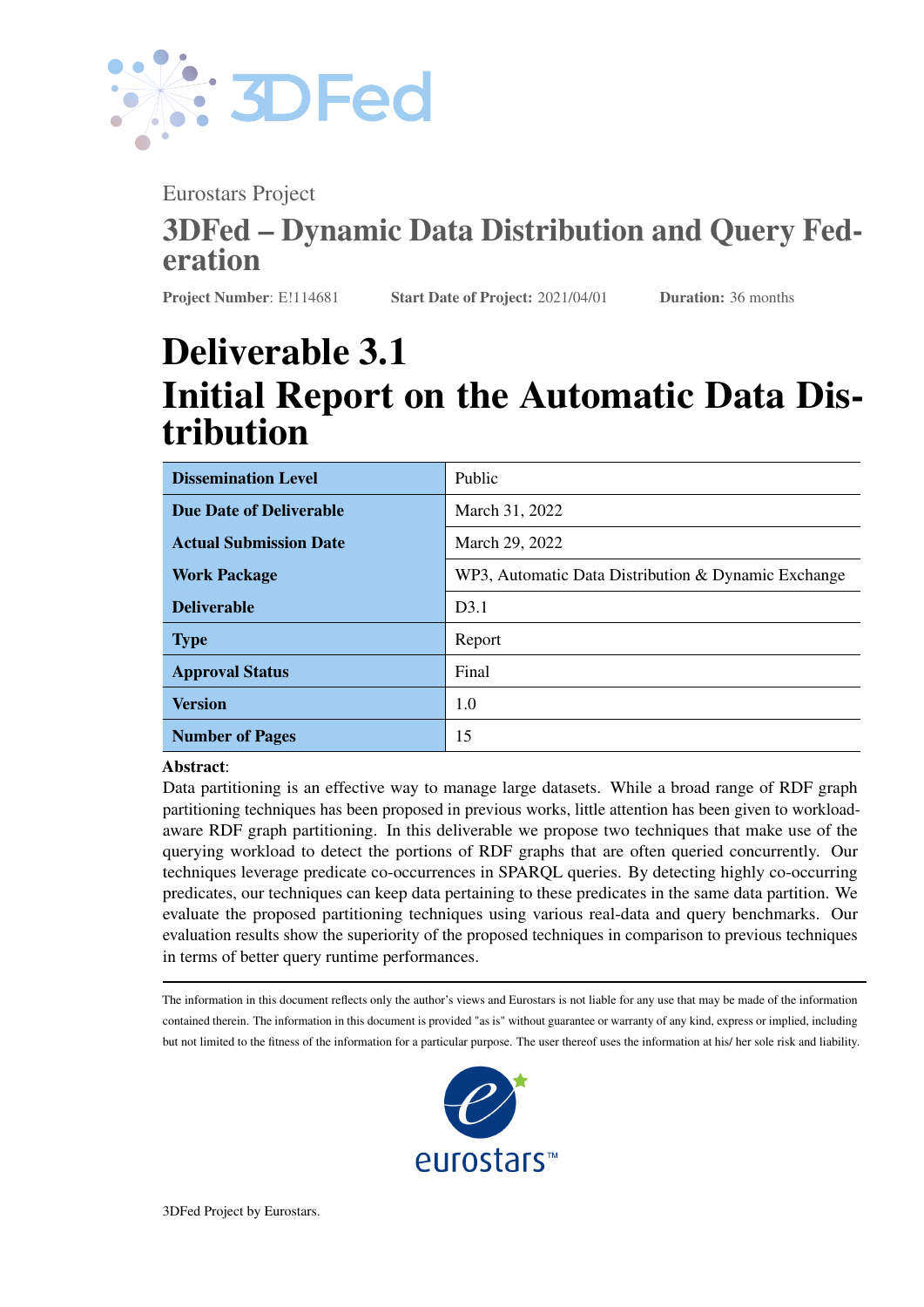

#### Algorithm 1: Adapted Markov Clustering



. . . . . . . . . . . . . . . . . . . . . . . . . . . . . . . . . . . . . . . . . . . . . . . . . . . . . . . . . . . . . . . . . . . . . . . . . . . . . . . . . . . . . . . . . . . . . . . . . . . .

<span id="page-7-2"></span><span id="page-7-0"></span>Figure 3: Creation of a matrix during PCM using our weighted graph

PCM Clustering. Algorithm [1](#page-7-0) shows the predicate clustering using a modified version of the well-known Markov<sup>[4](#page-7-1)</sup> clustering. For the input weighted predicates graph G, a transition matrix T is created which is then normalized (Lines 2-3 of [algorithm 1\)](#page-7-0). A transition matrix is basically a matrix representation of a weighted graph. Since our weighted graph shown in [Figure 2b](#page-6-3) has four nodes, a 4 4 (one row and column for each predicate vertex) matrix will be created. The corresponding transition matrix is shown in [Figure 3.](#page-7-2) The normalization of the matrix is done by dividing each element of a particular row by the sum of all the elements in that row. The normalized matrix is show in [Figure 3.](#page-7-2)

The next two steps are the standard *expansion* and *inflation* of the Markov clustering, applied on the normalized transition matrix. These steps are continued until residual value is greater than maximum residual (Lines 4-8 of [algorithm 1\)](#page-7-0). The expansion is a simple self-multiplication of the matrix, raise to power of input parameter e. The inflate part is according to the inflate stochastic matrix by Hadamard (elementwise) exponentiation<sup>[5](#page-7-3)</sup>.

The last step is to interpret the resulting transition matrix to discover  $n$  clusters. This is achieved by sequentially adding non-zero row-wise values of matrix  $T$  to a cluster. For example, in our final matrix shown in [Figure 3,](#page-7-2) the first non-zero row-wise value is 0.66 at position  $T_{1,2}$ . Thus, the corresponding predicates, i.e.  $p_1, p_2$ , will be added into a single cluster. The next non-zero row-wise value is at position  $T_{2,4}$ , which corresponds to predicates  $p_1$ ,  $p_4$ . Since  $p_1$  already exists, only  $p_4$  will be added into the cluster. Finally,  $p_3$  will be added. Now our cluster contains a sequential list of predicates  $fp_1, p_2, p_4, p_3g$ . Since we need n partitions, we simply divide the total elements from the cluster by  $n$  number of required partitions to get the number of elements from the sequential list of elements to be combined into a single partition. In our case, the number of elements is 4 while desired partitions are 3. Thus, we divide 4/3 and assign the first two elements (i.e.,  $p_1, p_2$ ) to partition 1 and the

<span id="page-7-1"></span><sup>4</sup>Markov clustering: <https://micans.org/mcl/>

<span id="page-7-3"></span><sup>5</sup> Inflate: <http://java-ml.sourceforge.net/api/0.1.1/net/sf/javaml/clustering/mcl/MarkovClustering.html>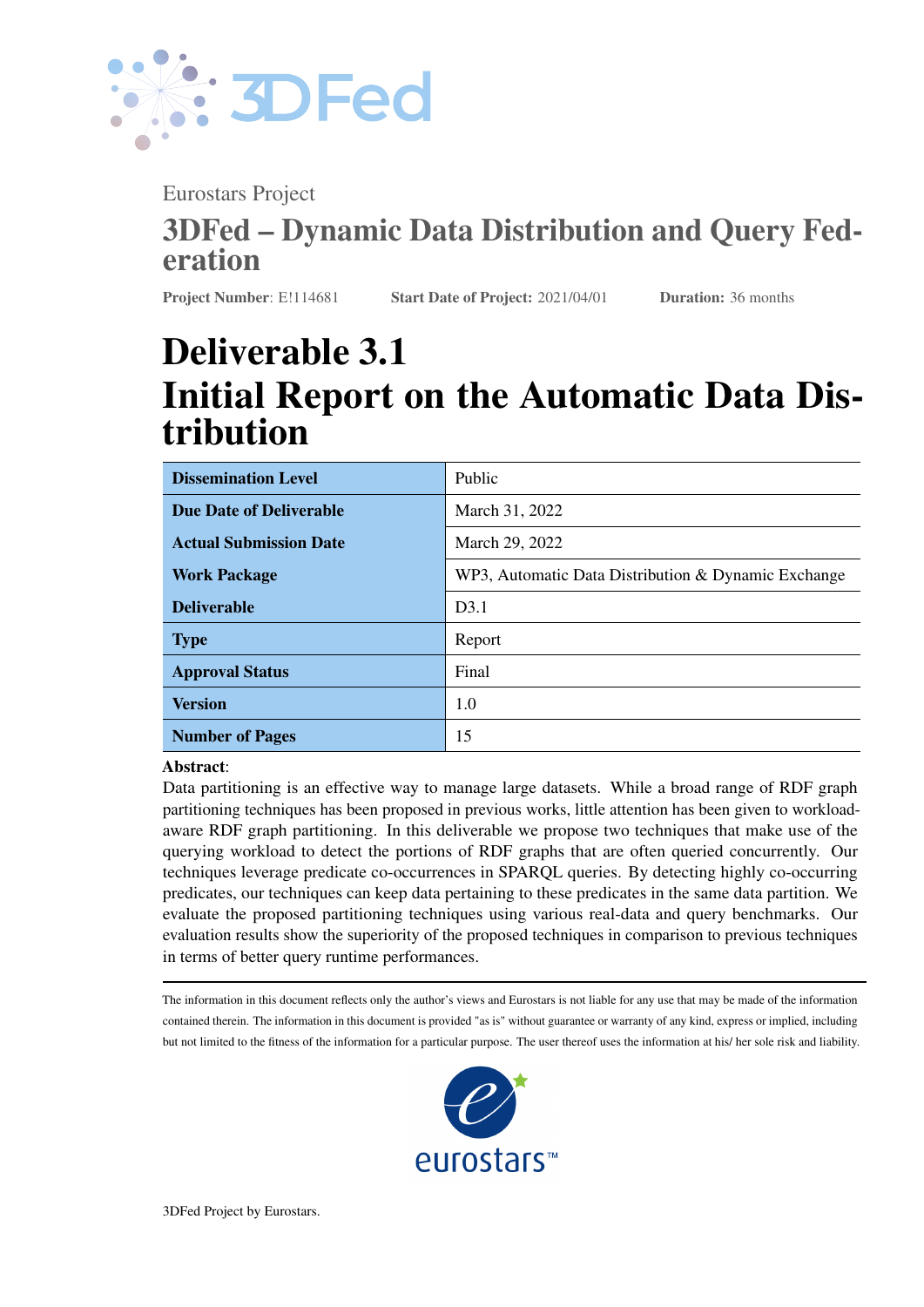

Algorithm 2: Greedy Clustering

|                                                                                            | 1 $PG(G, D, n)$ /* Input: Weighted predicates graph G, Dataset D to be partitioned, n        |                                      |  |  |
|--------------------------------------------------------------------------------------------|----------------------------------------------------------------------------------------------|--------------------------------------|--|--|
|                                                                                            | number of required clusters                                                                  | $\star/$                             |  |  |
|                                                                                            | 2 $t =  D /n$ 1;                                                                             | // Size of a partition               |  |  |
|                                                                                            | $3 E = getSortedEdges(G);$ /* Obtain all edges between the predicates according to their     |                                      |  |  |
|                                                                                            | weight $*/$                                                                                  |                                      |  |  |
|                                                                                            | 4 $C = fc_1 \ldots c_n q;$                                                                   | // Required clusters                 |  |  |
| $5 \t i = 1$ ;                                                                             |                                                                                              |                                      |  |  |
|                                                                                            | 6 forall $e_i \, 2E$ do                                                                      |                                      |  |  |
|                                                                                            | $P(p_k, p_l)$ = getNodesPair(G, $e_i$ ) /* Obtain both nodes (predicates) that are connected |                                      |  |  |
|                                                                                            | by the edge $e_i$                                                                            | $\star/$                             |  |  |
| $T =$ getTriplesCount(D, $P(p_k, p_l)$ ) /* get the combined count of the triples for<br>8 |                                                                                              |                                      |  |  |
| predicates $p_k$ and $p_l$ from dataset $D$<br>$\star/$                                    |                                                                                              |                                      |  |  |
| $\overline{9}$                                                                             | <b>if</b> $ c_i  < t$ /* if size of triples in cluster $c_i$ is less than the threshold t    | $\star/$                             |  |  |
| 10                                                                                         | then                                                                                         |                                      |  |  |
| 11                                                                                         | $\begin{vmatrix} c_i & f p_k, p_l g \end{vmatrix}$                                           | // assign both predicates to cluster |  |  |
| 12                                                                                         | else                                                                                         |                                      |  |  |
| 13                                                                                         | $i = i + 1;$                                                                                 | // move to next cluster              |  |  |
| 14                                                                                         | end                                                                                          |                                      |  |  |
| 15 end                                                                                     |                                                                                              |                                      |  |  |
| 16 return $C$ ;                                                                            |                                                                                              | // Clusters                          |  |  |

<span id="page-8-1"></span>next element (i.e.,  $p_4$ ) into partition 2 and the final element  $p_3$  into partition 3. The final cluster of predicates is shown in Figure [4a.](#page-9-2) Please note that it is possible that there exist many predicates in the RDF dataset that are not used in the query workload. In that case we assign a single separate partition for all unused predicates.

PCG Clustering. Algorithm [2](#page-8-1) shows the predicate clustering using the proposed greedy clustering method. The first step is to calculate the expected size (in terms of the number of triples) of each partition. The next step is to obtain all edges between predicates according to their increasing order of weights. For the graph given in [Figure 2b,](#page-6-3) our sorted list of edges will be  $E = fe_1, e_2, e_3, e_4, e_5, e_6$ . The next step is to loop through each edge  $e_i$  2 E and get the corresponding predicates that are connected by the given edge  $e_i$  (Lines 6-7 of [algorithm 2\)](#page-8-1). We then get the combined count of the triples for predicates  $p_k$  and  $p_l$  from input dataset D. If the current size of the cluster  $c_i$  is less than the threshold t, both predicates are added into the same cluster  $c_i$ . However, if the size of the current cluster exceeds the threshold, a new cluster is created for the upcoming predicates (Lines 8-14 of [algorithm 2\)](#page-8-1). The final three clusters of predicates are shown in Figure [4b.](#page-9-2) Please note that, as with PCM, it is possible that there exist many predicates in the RDF dataset that are not used in the query workload. In that case, we assign a single separate partition for all unused predicates.

#### <span id="page-8-0"></span>3.3 Assigning Clusters to Partitions

The clustering algorithms explained in the previous steps give  $n$  clusters of predicates. In the last step, triples from a given RDF dataset  $D$  are distributed into partitions according to the aforementioned predicate-based partitions: for each predicate p in a specific cluster  $c_i$ , assign all the triples with predicate  $p \nleq D$  into the same partition. Figure [5a](#page-10-0) and [5b](#page-10-0) show the final partitions created by both of the proposed techniques. Please note that these partitions are different from all the techniques shown in [Figure 1b.](#page-5-0)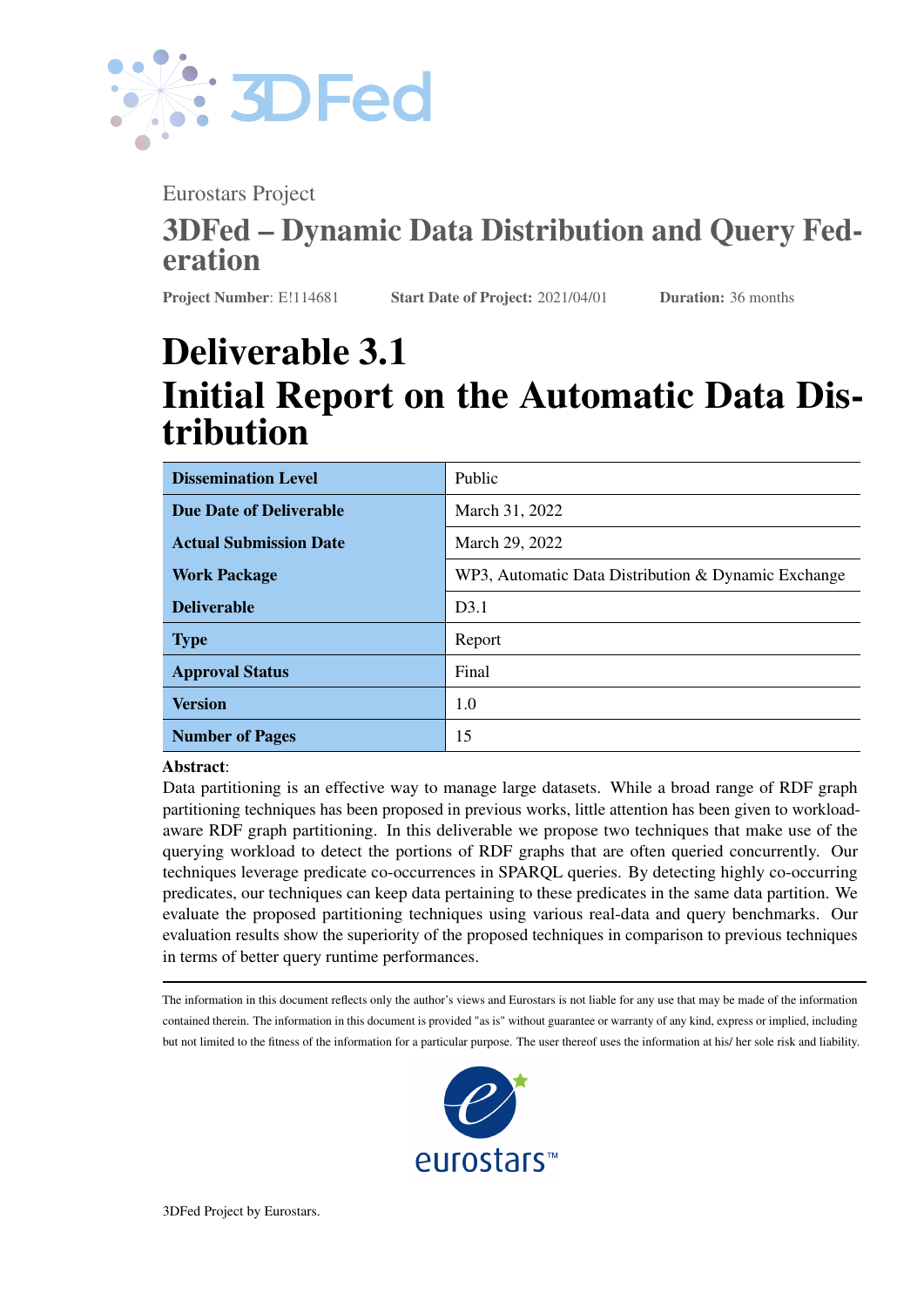

<span id="page-9-2"></span>

Figure 4: Predicate clusters created by the proposed techniques for the example RDF dataset given in [Figure 1a.](#page-5-0) Clusters are highlighted in different colors

### <span id="page-9-0"></span>4 Evaluation

#### <span id="page-9-1"></span>4.1 Evaluation Setup

We have exactly reused the evaluation setup discussed in [\[2\]](#page-14-0). The reasons for choosing this evaluation setup are two-fold: (1) since our proposed techniques require query workloads, we wanted to use real-world query workloads (i.e., collected from public SPARQL endpoints of real-world RDF datasets), and real-world RDF benchmarks, (2) we wanted our results to be comparable with the results presented in [\[2\]](#page-14-0).

Datasets. As in [\[2\]](#page-14-0), we used two real-world datasets: *DBpedia 3.5.1* and the *Semantic Web Dog Food (SWDF)*, for partitioning.

Benchmark Queries (test queries). As in [\[2\]](#page-14-0), we used four sets of real-world SPARQL benchmark queries (300 queries each): *(1) SWDF BGP-only* is the SWDF benchmark containing only single BGP queries; the other SPARQL features such as OPTIONAL, UNION etc. are not used, *(2) SWDF fully-featured* is the SWDF benchmark containing fully-featured (multiple BGPs, aggregates, functions etc.) SPARQL queries, *(3) DBpedia BGP-only* is the DBpedia benchmark only containing single BGP queries, and *(4) DBpedia fully-featured* benchmark queries contain not only single BGPs but may also include additional constructs. These benchmarks are generated by using FEASIBLE [\[15\]](#page-15-15), a real benchmark generation framework, out of query logs.

Workloads (train queries). We used a query workload of 3000 queries each for DBpedia and SWDF, which are selected from real-world query logs of these datasets. The reason for choosing 3000 was according to the 10-fold cross validation<sup>[6](#page-9-3)</sup>, which suggests choosing 10% test queries and 90% training queries.

Partitioning Environments. As in [\[2\]](#page-14-0), we used two distinct partitioning environments to evaluate our techniques: (1) a clustered or distributed RDF storage environment, where the given dataset is distributed among  $n$  data nodes of a clustered triple store, (2) a purely federated environment, in which the dataset is distributed among multiple SPARQL endpoints that are physically separated from each other and a federation engine is used to perform the query processing task. We used *Koral* [\[11\]](#page-15-4) distributed RDF engines for the first type of partitioning environment. We chose *Koral* due to its flexibility in choosing different partitioning methods for data distribution among data nodes. In addition, it was previously used in [\[2\]](#page-14-0). We used *FedX* [\[18\]](#page-15-16) and *SemaGrow* for the second type of partitioning environment. The reason for choosing these two engines was because of their different query planning strategies: *FedX* implements an index-free and heuristic-based query planner,

<span id="page-9-3"></span><sup>6</sup> <https://machinelearningmastery.com/k-fold-cross-validation/>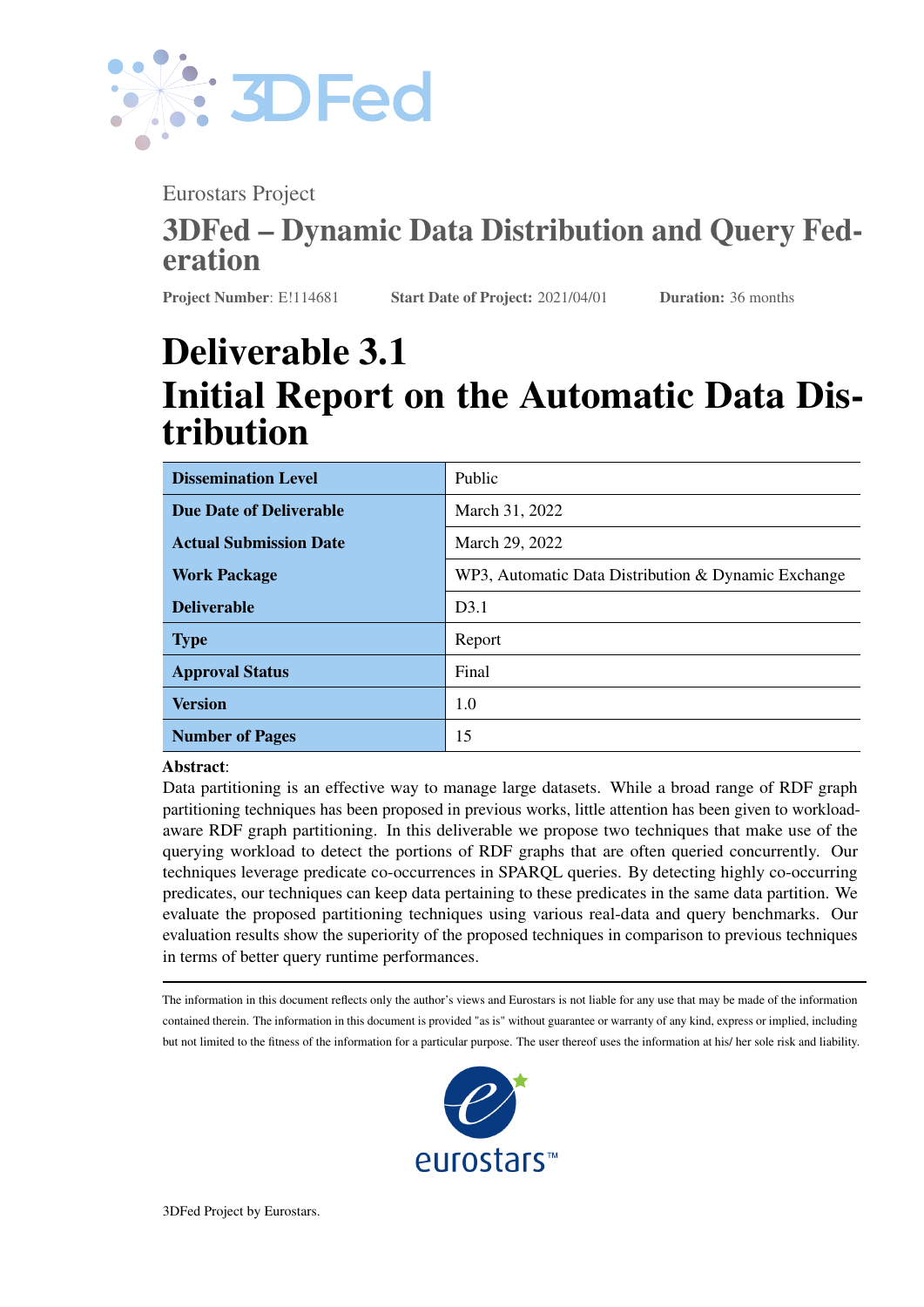<span id="page-10-0"></span>

Figure 5: Final three partitions created by the proposed techniques for the example RDF dataset given in [Figure 1a.](#page-5-0) Partitions are highlighted in different colors)

**MCL Results are**  while *Semacrow* implements an index-assisted and cost-based query planner. Both were also used in [2]. It is<br>important to note that Koral does not support many of the SPARQL features used in the fully-featured SPARQL **Partition**<br>**Partition**<br>**P**<sub>1</sub> **P**<sub>1</sub> while *SemaGrow* implements an index-assisted and cost-based query planner. Both were also used in [\[2\]](#page-14-0). It is benchmarks. Therefore, we used BGP-only queries in our Koral-based evaluation.

**Partitions.** Inspired by [2] and [16], we generated 10 partitions of the selected datasets. Therefore<br>10 slaves were created in Koral, each one responsible for one partition. Similarly, we used 10 Linux-based<br>Virtuoso 7.1 **Partition** P11 **P11 P3 Partition** and the case of the parties stored one engines physically federate the given SPARQL query over these endpoints. To staves were created in Koral, each one responsible for one partition. Similarly, we used to Linux-based Virtuoso 7.1 SPARQL endpoints and each of these endpoints stored one partition. The selected federation Number of Partitions. Inspired by [\[2\]](#page-14-0) and [\[16\]](#page-15-17), we generated 10 partitions of the selected datasets. Therefore,

> **Selected RDF Graph Partitioning Techniques.** We selected state-of-the-art RDF graph partitioning techniques pased on the following criteria: (1) open source and configurable, (2) working for KDF data, (5) scaleable to medium-large datasets, such as DBpedia in our case, (4) take the RDF dataset and/or workload as input and  $\frac{1}{2}$  based on the following criteria: (1) open source and configurable, (2) working for RDF data, (3) scaleable to give the required number of RDF chunks as output, and (5) do not require online services such as cloud or<br>configuring online detects. Beard on this suitaria, we selected top. Heritagtal, Subject Beard Burdiests Beard configuring online datasets. Based on this criteria, we selected ten – Horizontal, Subject-Based, Predicate-Based, Hierarchical, Recursive-Bisection, TCV-Min, Min-Edgecut, Partout, PCG, PCM – RDF graph partitioning techniques to consider in the evaluation results. Please note that the workload-aware technique Partout only worked for SWDF datasets; for DBpedia, it was unable to partition the dataset in 3 days<sup>[7](#page-10-1)</sup>.

> Performance Measures. As in [\[2\]](#page-14-0), we used five performance measures: partitions generation time, Queries per Second (QpS) [\[2,](#page-14-0) [15\]](#page-15-15), overall rank score, partitioning imbalance, and the total number of sources selected for the complete benchmark execution in a purely federated environment. We used a three minutes timeout for query execution [\[15,](#page-15-15) [2\]](#page-14-0) of each query.

<span id="page-10-2"></span>The rank score of the partitioning technique is defined as follows [\[2\]](#page-14-0):

Definition 1 (Rank Score) *Let* t *be the total number of partitioning techniques and* b *be the total number of benchmark executions that are used in the evaluation. Let* 1  $r$  t *denote the rank number and*  $O_p(r)$  *denote the occurrence of a partitioning technique* p *placed at rank* r*. The rank score of the partitioning technique* p *is*

<span id="page-10-1"></span><sup>&</sup>lt;sup>7</sup>We have discussed this issue with the authors of the Partout system.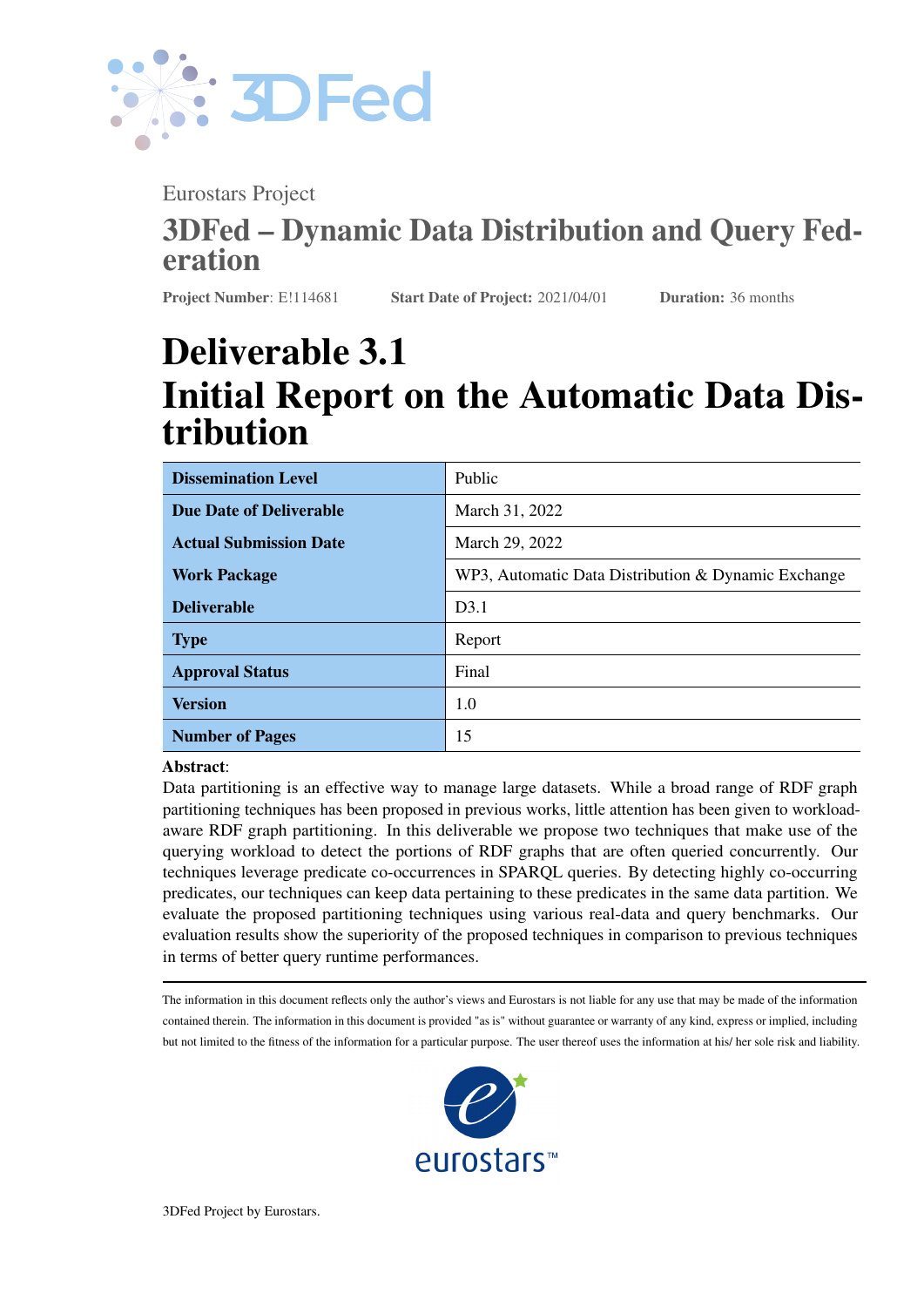

*defined as follows:*

<span id="page-11-1"></span>
$$
s := \sum_{r=1}^{t} \frac{O_p(r) - (t - r)}{b(t - 1)}, 0 \quad s \quad 1
$$

In our evaluation, we have a total of ten partitioning techniques (i.e.,  $t = 10$  for SWDF, and 9 for DBpedia) and total benchmarks executions  $b = 10$  (i.e., 4 benchmarks by FedX + 4 benchmarks by SemaGrow + 2 benchmarks by Koral).

The partitioning imbalance in the size of the generated partitions is defined as follows [\[2\]](#page-14-0):

Definition 2 (Partitioning Imbalance) *Let n be the total number of partitions generated by a partitioning technique and*  $P_1, P_2, \ldots, P_n$  *be the set of these partitions, ordered according to the increasing size of the number of triples. The imbalance in partitions is defined as a Gini coefficient:*

$$
b := \frac{2\sum_{i=1}^{n} (i \quad jP_i j)}{(n-1)} \frac{\sum_{j=1}^{n} jP_j j}{n-1}, 0 \quad b \quad 1
$$

Hardware and Software Specifications. The hardware and software configuration for our techniques is the same as [\[2\]](#page-14-0), i.e., all our experiments are executed on a Ubuntu-based machine with Intel Xeon 2.10 GHz, 64 cores and 512 GB of RAM. We conducted our experiments on local copies of Virtuoso (version 7.1) SPARQL endpoints. We used default configurations for FedX, SemaGrow and Koral (except the slaves were changed from 2 to 10 in Koral).

#### <span id="page-11-0"></span>4.2 Evaluation Results

Please note that the PartOut (PT) results are only shown for SWDF as it was unable to partition the DBpedia dataset.

Partition Generation Time. Figure [6](#page-12-0) shows a comparison of the total time taken to generate the required 10 partitions for both datasets used in our evaluation. PT took the highest amount of time followed by PCG, Min-Edgecut, Recursive-Bisection, TCV-Min, PCM, Hierarchical, Predicate-Based, Subject-Based and Horizontal, respectively. The remainder of the discussion is focused on PCG, as it is the best performing method proposed in our deliverable.

Query per Second (QpS). Query per Second (QpS) is important to measure the query runtime performances pertaining to different partitioning techniques. The idea is to find out how many queries are executed by a technique in one second. The higher the QpS, the better the query runtime performance. Figure [7](#page-13-1) shows a comparison of the QpS values of the selected partitioning techniques for each of the four benchmarks and three different query execution engines. Since Koral only supports BGP-only queries, we used SWDF-BGP and DBpedia-BGP benchmarks. For every timeout query, we added an extra 180 seconds to the total benchmark execution time. The results suggest that the proposed PCG method clearly outperforms the other partitioning methods in the majority of benchmark executions. In particular, PCG ranked first or second in 7/10 benchmark executions.

Rank Scores. From the QpS results, it is rather hard to determine the overall winner in terms of the query runtime performance. The rank score shows the overall ranking of a particular method with respect to other selected methods across the completed benchmark executions. The rank score is a value between 0 and 1, where 1 represents the highest ranking. [Figure 8a](#page-14-3) represents the computed rank scores pertaining to each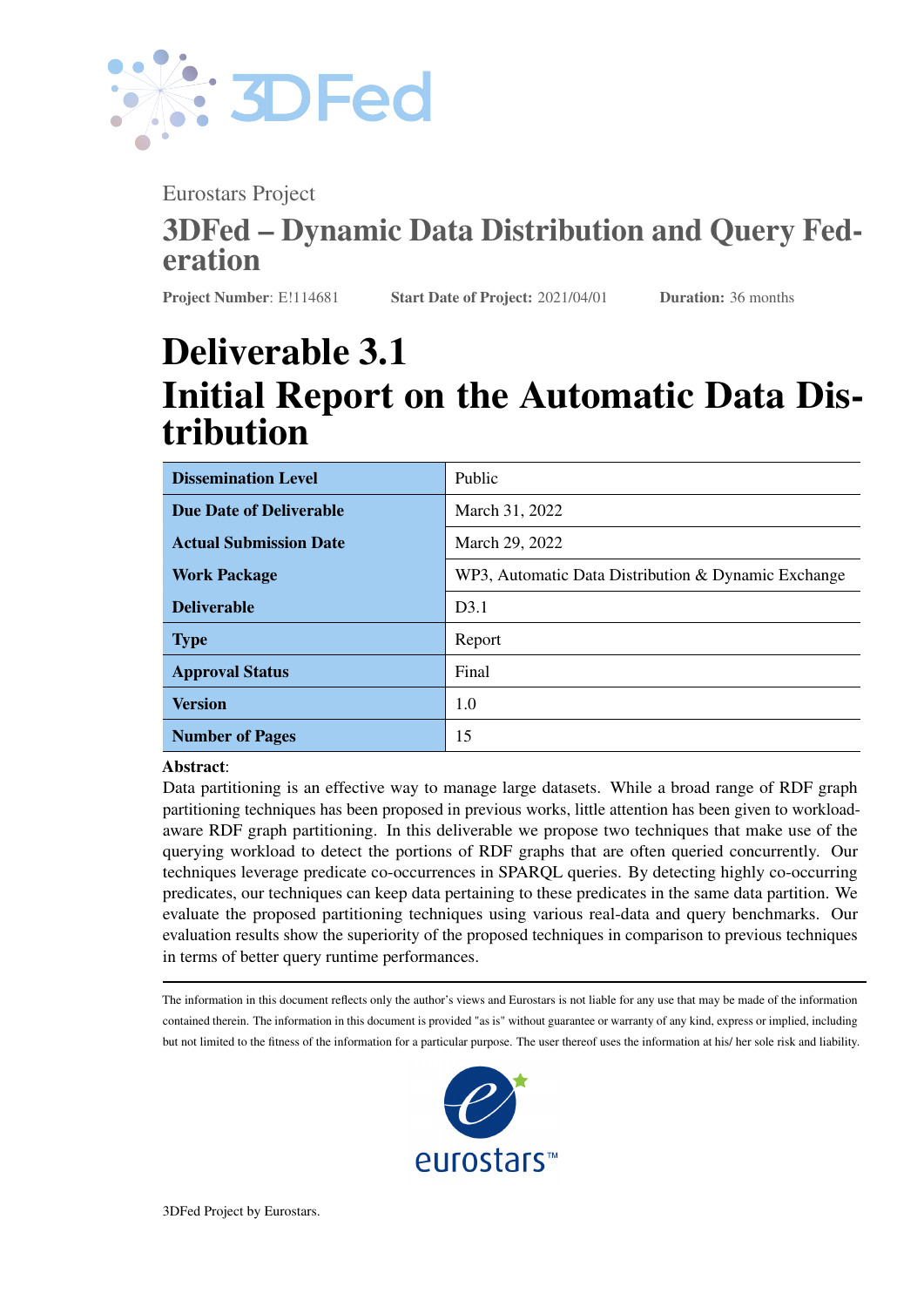

<span id="page-12-0"></span>

Figure 6: Time taken for the creation of 10 partitions in seconds. (PB = Predicate-Based, SB = Subject-Based,  $HI = Hierarchical$ ,  $HO = Horizontal$ ,  $TC = TCV$ -Min,  $ME = Min$ -Edgecut,  $RB = Recursively$  Bisection,  $PT =$ Partout)

partitioning technique according to Definition [1.](#page-10-2) The overall results show that that PCG has the highest ranked score, followed by PT, PCM, TCV-Min, Predicate-Based, Horizontal, Recursive-Bisection, Subject-Based, Hierarchical, and Min-Edgecut, respectively.

Partitioning Imbalance. Figure [8b](#page-14-3) shows the partitioning imbalance values (Definition [2\)](#page-11-1) of the partitions generated by the selected partitioning techniques. Horizontal portioning results in the smallest partitioning imbalance, followed by Hierarchical, Subject-Based, PCM, PCG, Min-Edgecut, Recursive-Bisection, TCV-Min, Partout, and Predicate-Based, respectively.

Number of Sources Selected. The number of sources selected (SPARQL endpoints in our case) by the federation engine to execute a given SPARQL query is a key performance metric for federated SPARQL querying engines [\[16\]](#page-15-17). The smaller the number of sources selected, the smaller the communication cost, and hence the better the query runtime performance [\[2,](#page-14-0) [16\]](#page-15-17). Figure [9](#page-14-4) shows the total number of distinct sources selected by FedX and SemaGrow. For SWDF, PT selects the smallest sources followed by PCG and PCM. As an overall (1200 queries) source selection evaluation, PCG selects the least number of sources, followed by PCM, Predicate-Based, Min-Edgecut, TCV-Min, Recursive-Bisection, Subject-Based, Hierarchical and Horizontal, respectively.

Key observation. The results show that PCG significantly outperformed the other selected techniques for SWDF benchmarks [\(Figure 7a,](#page-13-1) [Figure 7b,](#page-13-1) [Figure 7e,](#page-13-1) [Figure 7f,](#page-13-1) [Figure 7g\)](#page-13-1) in comparison to DBpedia benchmarks [\(Figure 7c,](#page-13-1) [Figure 7d,](#page-13-1) [Figure 7h\)](#page-13-1). The average QpS of PCG is 20.07 for SWDF benchmarks, which is 3.30 times faster than the second-best performing partitioning method. On the other hand, the average QpS of PCG is 0.028 for DBpedia benchmarks which is only 1.06 times faster than the second-best performing partitioning method. A detailed investigation of query workload and RDF datasets reveals that the query workload used for our SWDF evaluation already covered 63.7% of the total 185 predicates used in the SWDF dataset. Thus, more predicates were correctly grouped into the desired partitions. On the other hand, the DBpedia dataset contains a total of 39672 distinct predicates and only 0.55% were covered by the used workload. As a result, a majority of the predicates were grouped into a separate partition of unused predicates. Consequently, only a small portion of the predicates were correctly mapped into correct partitions. In conclusion, the complexity of dataset and workload's quality and size can have a significant impact on the quality of partitioning achieved via the proposed methods in our work.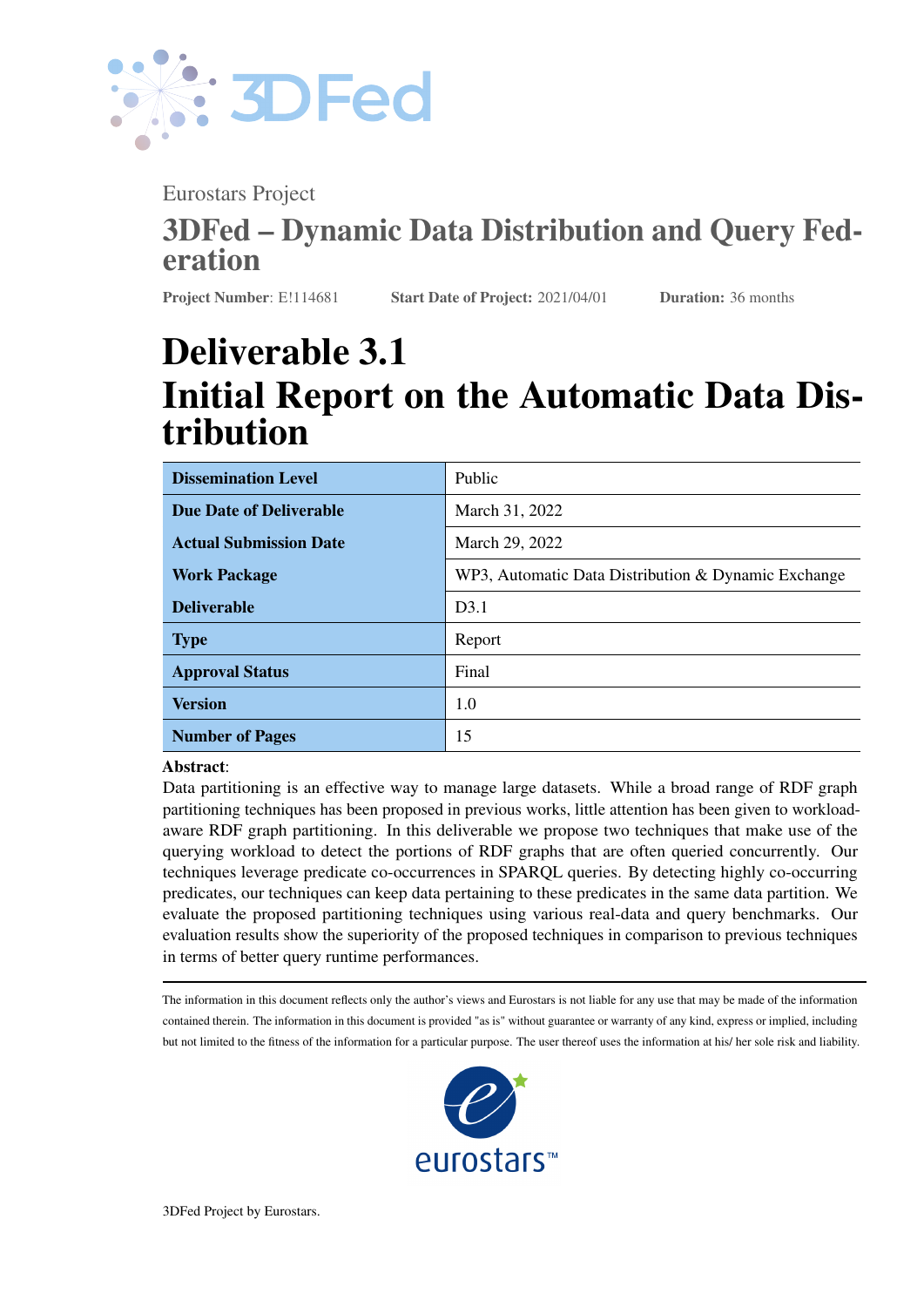

<span id="page-13-1"></span>

Figure 7: QpS (for all four benchmarks) including timeouts. (SW = Semantic Web Dog Food, DB = DBpedia, BGP = Basic Graph Pattern, FF = Fully Featured, PB = Predicate-Based, SB = Subject-Based, Hi= Hierarchical,  $Ho = Horizontal, TC = TCV-Min, ME = Min-Edgecut, RB = Recursively Bisection, PT = Partout)$ 

### <span id="page-13-0"></span>5 Conclusion and Future Work

In this deliverable, we presented two RDF graph partitioning techniques based on querying workloads that leverage the predicate co-occurrences in these workloads. Our overall results suggest the superiority of our proposed techniques compared to the previous techniques, in terms of better query runtime performances, number of timeout queries, overall rank score, and number of distinct sources selected. It has been observed that the quality and size of the workload is key to achieving better results via the proposed methods. The partitioning techniques that take the data locality (i.e., data chunks that are queried together by users are kept in same partition) into account can lead to significant performance improvements. Our proposed techniques naturally lead to predicate-based indexing used in existing state-of-the-art RDF engines. Furthermore, the created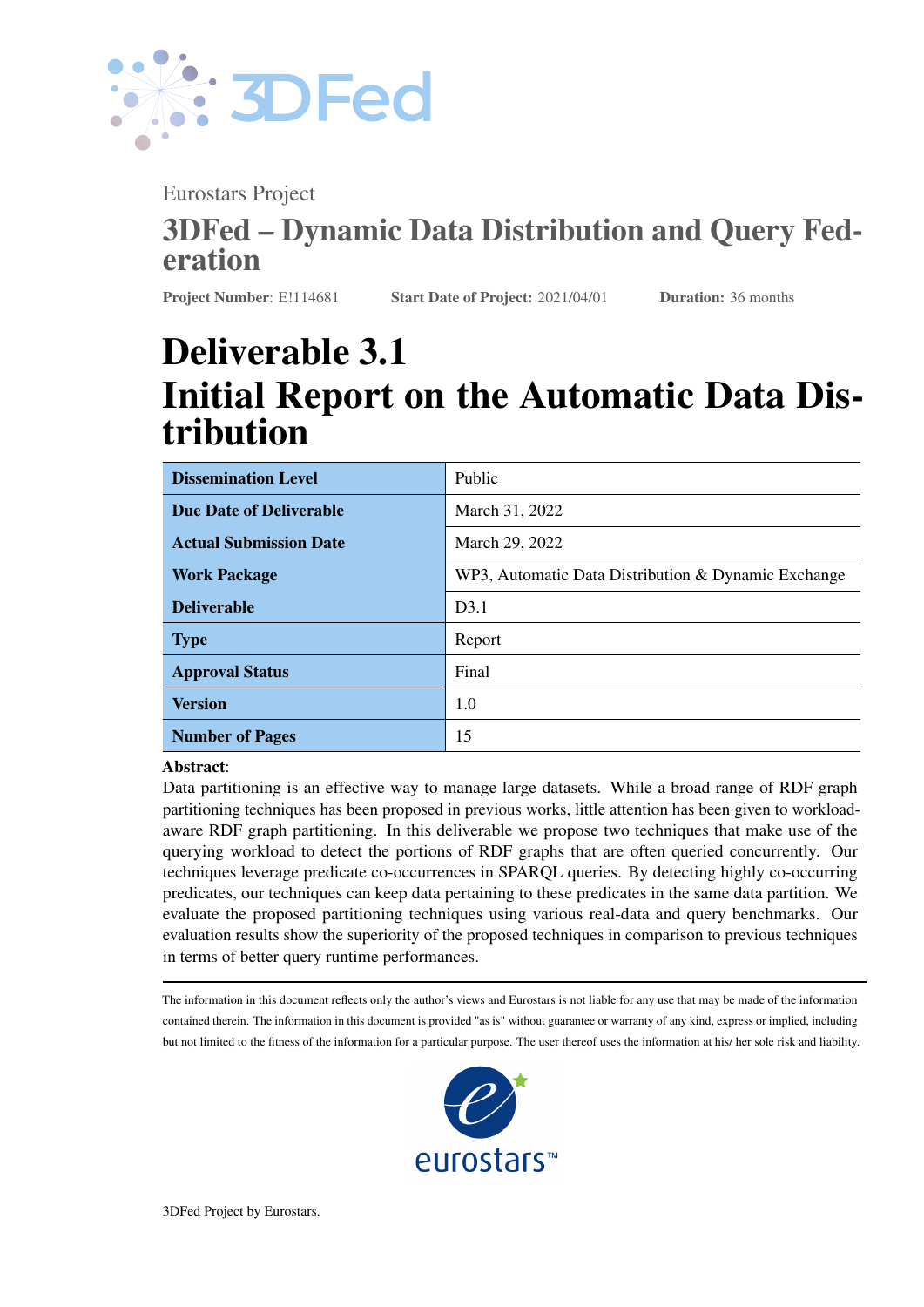<span id="page-14-3"></span>

Figure 8: Rank scores and partitioning imbalance of the partitioning techniques. (PB = Predicate-Based, SB= Subject-Based, Hi= Hierarchical, Ho = Horizontal, TC = TCV-Min, ME Min-Edgecut, RB = Recursive Bisection,  $PT = Partout)$ 

<span id="page-14-4"></span>

Figure 9: Total distinct sources selected

partitions are easy to manage in terms of index updates or dynamic shuffling of data among multiple data nodes of a clustered triplestore. In the future, we want to measure the effect of querying workloads on the accuracy of data distribution. In addition, it is highly possible that the initial distribution of data is sub-optimal and thus dynamic shuffling of data is necessary. To this end, we want to propose a self updating, dynamic data distribution mechanism based on experienced work-load.

#### References

- <span id="page-14-2"></span>[1] Abadi et al. Scalable semantic web data management using vertical partitioning. 2007.
- <span id="page-14-0"></span>[2] Akhter et al. An empirical evaluation of rdf graph partitioning techniques. In *European Knowledge Acquisition Workshop*, 2018.
- <span id="page-14-1"></span>[3] Al-Ghezi et al. Adaptive workload-based partitioning and replication for rdf graphs. In *International Conference on Database and Expert Systems Applications*, 2018.